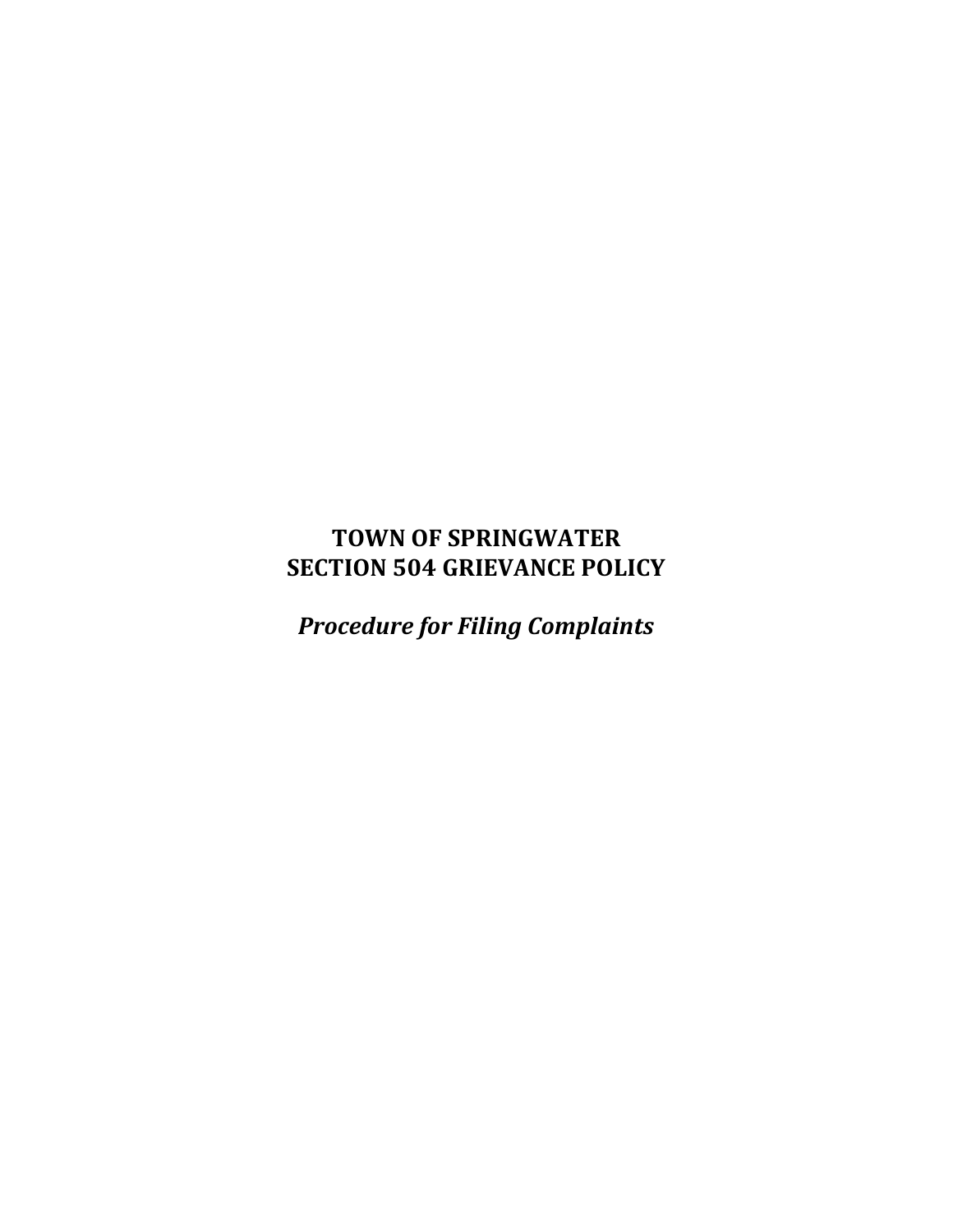**BACKGROUND:** Section 504 of the Rehabilitation Act of 1973 (the "Act") as amended, prohibits discrimination on the basis of disability in programs and activities conducted by the U.S. Department of Housing and Urban Development (HUD) or that receive financial assistance from HUD. This includes the New York State Community Development Block Grant Program (CDBG) funded by HUD, and under which the Town of Springwater has received financial assistance. The Act specifically provides that no qualified individual shall, solely by reason of his or her handicap, be excluded from program participation, including employment, be denied program benefits, or be subjected to discrimination. The Americans with Disabilities Act of 1990 (ADA) establishes provisions for assuring equality of opportunity, full participation, independent living and self-sufficiency of disabled persons relative to employment, benefits and services, accommodations, commercial facilities and multi-family housing.

**SECTION 504 POLICY/COMPLIANCE**: Part 8 of Title 24 of the Code of Federal Regulations (24CFR) requires the adoption and notice/publication of ADA grievance procedures for municipalities with 15 or more employees, Sections 8.53 and 8.54, respectively. Therefore, be it known that it is the policy of the Town of Springwater not to discriminate on the basis of disability. Towards that end, the Town of Springwater has adopted by resolution an internal grievance procedure providing for prompt and equitable resolution of complaints alleging any action prohibited by Section 504 of the Rehabilitation Act of 1973 (29 U.S.C. 794) of the U.S. Department of Health and Human Services regulations implementing the Act. The subject law and implementing regulations may be examined in the *Springwater Town Hall*. The *Town Supervisor's Clerk* for the Town of Springwater has been designated to coordinate the efforts of the Town of Springwater with respect to Section 504 compliance. This information can also be accessed on the World-wide Web at the following address: [http://www.ada.gov/taman2.html#II-8.2000.](http://www.ada.gov/taman2.html#II-8.2000) The *Springwater Town Hall* is located at *8022 S Main Street, Springwater, NY, 14560*. The Section 504 Coordinator can be reached at *(585) 519-5745.*

**GRIEVANCE PROCEDURE**: Any person who believes he or she has been subjected to discrimination on the basis of disability may file a grievance under the procedure adopted by the Town outlined below.

- Grievances must be submitted to the Section 504 Coordinator within 60 days of the date the person filing the grievance becomes aware of the alleged discriminatory action.
- A complaint must be in writing, containing the name and address of the person filing it. The complaint must state the problem or action alleged to be discriminatory and the remedy or relief sought.